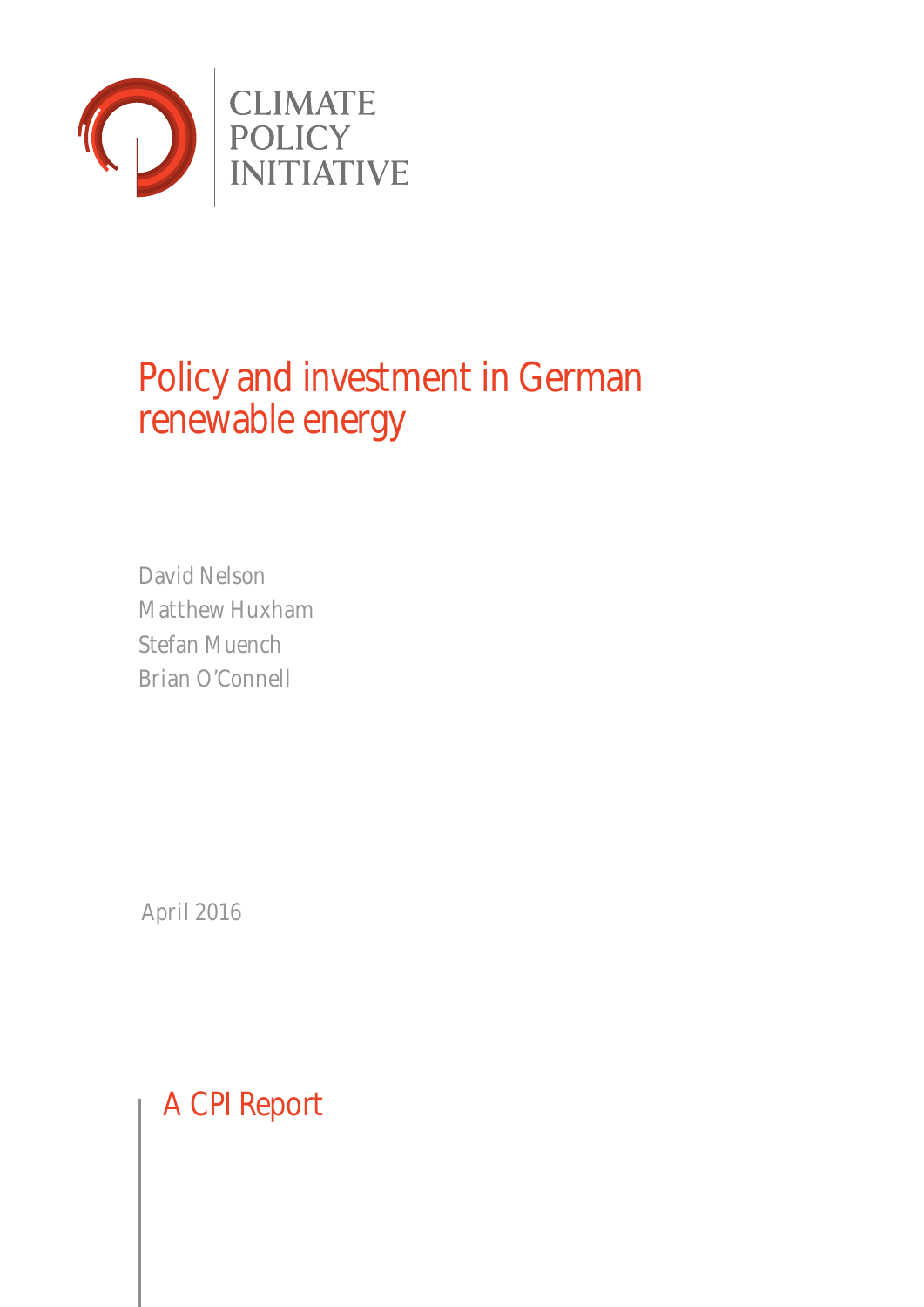### **Acknowledgements**

We would like to thank all experts who participated in the workshops and interviews for their valuable contribution to this study. We would also like to thank Kirsten Hasberg for her help with conducting and arranging several of these interviews.

We thank CPI staff members Ruby Barcklay, Elysha Rom-Povolo, Maggie Young, Amira Hankin, Dan Storey and Tim Varga for guidance and support provided throughout the course of this project.

The European Climate Foundation (ECF) provided financial support for the analysis carried out in this project. The report findings are those of the authors, and do not necessarily reflect the views of ECF.

| Sector<br>Region | Renewable Energy Finance                                                                                    |
|------------------|-------------------------------------------------------------------------------------------------------------|
|                  |                                                                                                             |
|                  | Germany                                                                                                     |
| Keywords         | Finance, low-carbon, renewable energy, electricity sector, electricity<br>industry, investors, Energiewende |
| Contact          | david.nelson@climatepolicyinitiative.org                                                                    |

### **About CPI**

Climate Policy Initiative works to improve the most important energy and land use policies around the world, with a particular focus on finance. An independent organization supported in part by a grant from the Open Society Foundations, CPI works in places that provide the most potential for policy impact including Brazil, China, Europe, India, Indonesia, and the United States.

Our work helps nations grow while addressing increasingly scarce resources and climate risk. This is a complex challenge in which policy plays a crucial role.

Copyright © 2016 Climate Policy Initiative www.climatepolicyinitiative.org

All rights reserved. CPI welcomes the use of its material for noncommercial purposes, such as policy discussions or educational activities, under a Creative Commons Attribution-NonCommercial-ShareAlike 3.0 Unported License. For commercial use, please contact admin@cpisf.org.

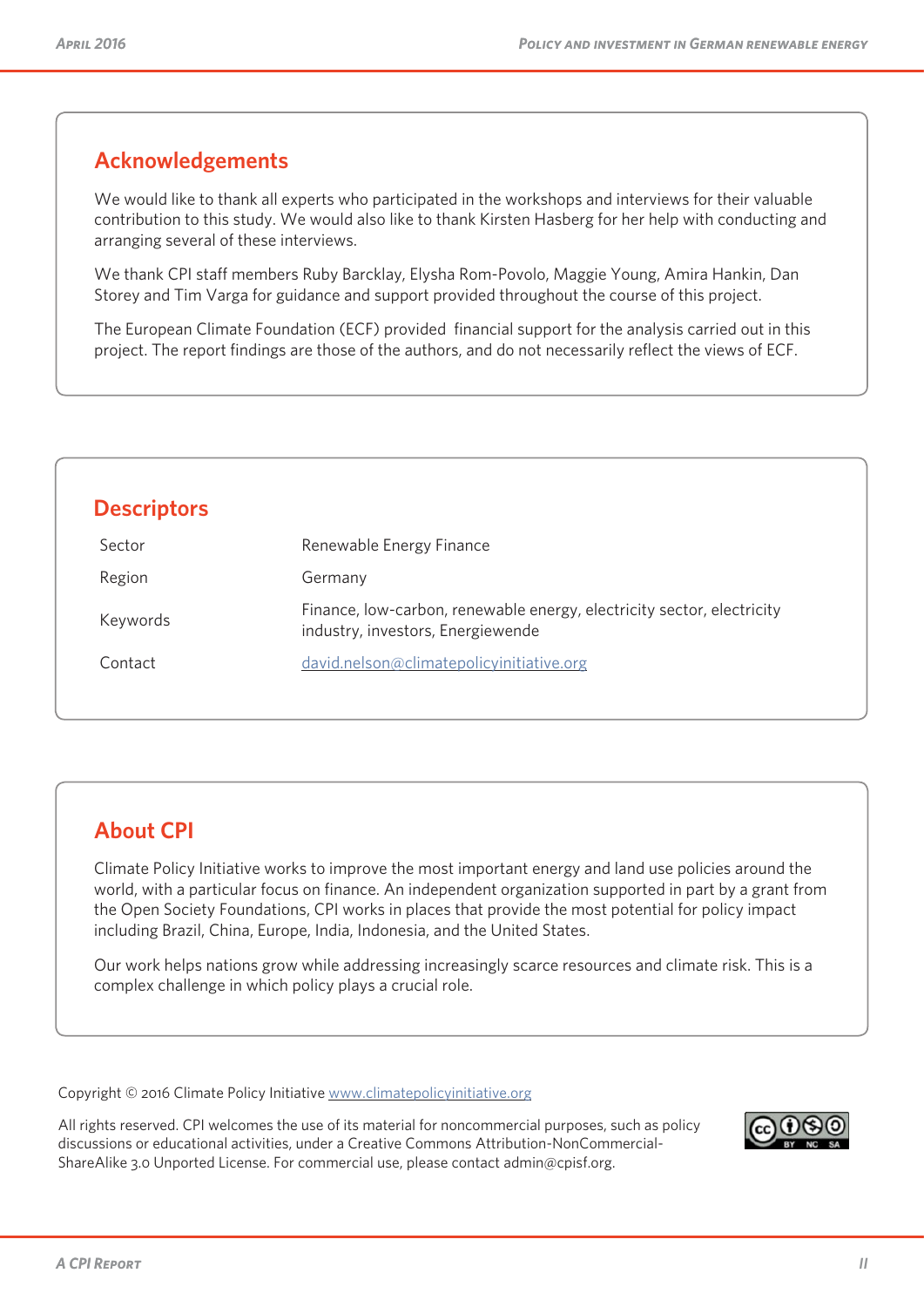### **Executive summary**

The relationship between finance and policy stands at the centre of Germany's twin objectives of reaching renewable energy deployment targets and doing so cost effectively. With the renewable energy industry maturing, and calls growing for improving the cost competitiveness of renewable energy policy, German policymakers and investors must continue to improve their understanding of how policy can influence the potential investment pool, and how policy can drive a robust and low-cost mix of investors and investment to underpin the continued development of a cost-effective low-carbon energy system. Climate Policy Initiative examined the availability of capital for renewable energy, the cost-effectiveness of different mixes of capital and investors used in meeting Germany's medium and long-term deployment goals, and the potential impact of policies on this mix of investment.

Our analysis indicates that, provided an appropriate policy framework is in place, there is more than sufficient capital available to meet German renewable energy targets, but that a mix of investors is needed to meet Germany's objectives at lowest cost. To meet deployment goals most cost-effectively in the medium term, Germany must meet the challenge of creating electricity system flexibility to facilitate integration of renewable energy without imposing unmanageable risks on renewable energy investors.

More generally, for investors we find that the most relevant near-to-medium-term policy decisions regard incentive auction design, end user participation, support design and long-term targets. However, for the medium-to-long-term development of investment, issues including curtailment policy and energy market design will become increasingly important and merit immediate attention.

| <b>POLICY ISSUE</b>                       | <b>RECOMMENDATIONS OR FINDINGS</b>                                                                                                                                                                                                                     | <b>QUANTITATIVE FINDINGS</b>                                                                                                                                                                                                                                                                                |  |  |  |  |
|-------------------------------------------|--------------------------------------------------------------------------------------------------------------------------------------------------------------------------------------------------------------------------------------------------------|-------------------------------------------------------------------------------------------------------------------------------------------------------------------------------------------------------------------------------------------------------------------------------------------------------------|--|--|--|--|
| <b>INCENTIVE</b><br><b>AUCTION DESIGN</b> | • Frequent, predictable bid rounds reduce risks and costs<br>• Small investors fear complex and costly bid processes<br>• Exemptions for smaller projects or simplified bidding<br>processes are needed to preserve Germany's diverse<br>investor base | • A gap between auction rounds causing a 12-month delay in<br>an offshore development can increase bid prices by 21% or<br>more if delay expectations are reflected in bids                                                                                                                                 |  |  |  |  |
| <b>SUPPORT</b><br><b>DESIGN</b>           | • Stable and reliable support schemes over longer periods<br>allow higher leverage and reduce average energy costs<br>• Indexing support to inflation could attract some institutional<br>investors and reduce expected lifetime costs                 | • Shortening revenue support from 20 years to 15 years could<br>increase energy costs 15-18% depending on the technology<br>• Linking revenue support to inflation could decrease energy<br>costs by 18-20% in real terms, depending on institutional<br>investor appetite and how actual inflation evolves |  |  |  |  |
| <b>END USER</b><br><b>PARTICIPATION</b>   | • Auction design and exemptions, end user consumption<br>options and support design should be tailored to continue<br>encouraging investment from all investor groups                                                                                  | • Over 25% of 2015 equity investment and half of 2020<br>potential equity investment comes from end users                                                                                                                                                                                                   |  |  |  |  |
| <b>LONG TERM</b><br><b>TARGETS</b>        | • Reliable long-term targets incentivise investments in<br>project development and business processes that increase<br>competitiveness and reduce costs in the long term                                                                               | • Halving offshore wind targets would limit learning,<br>potentially increasing the cost of energy by 6% by 2020<br>• Business process improvements drive cost reductions: From<br>2006-2014, non-module costs for PV systems fell 11.5% p.a.<br>for large scale projects and 7.7% p.a. for rooftop solar.  |  |  |  |  |
| <b>ENERGY MARKET</b><br><b>DESIGN</b>     | • Current energy market design does not reflect the reality of<br>a renewable energy dominated system                                                                                                                                                  | • Current design could lead to zero or negative electricity<br>prices for more than 1000 hours per year by 2030                                                                                                                                                                                             |  |  |  |  |
| <b>CURTAILMENT</b>                        | • Policymakers should consider alternatives to curtailment at<br>times of negative prices including take-or-pay arrangements<br>or proportional curtailment<br>· Significant investment in system flexibility is required                              | • Current proposals for curtailment of production during<br>negative price hours could increase onshore wind bid prices<br>by 17% in 2020, if no other flexibility measures are taken                                                                                                                       |  |  |  |  |
| DEVELOPMENT<br>COSTS                      | • Higher development costs could amplify any cost increases<br>resulting from incentive auction design and a lack of long-<br>term targets; policy should seek to reduce development<br>costs (i.e. pre-auction costs or costs of bids that fail)      | • Development costs for large projects like offshore wind can<br>run to 50 million Euros or higher                                                                                                                                                                                                          |  |  |  |  |

#### Table 1: Overview of policy issues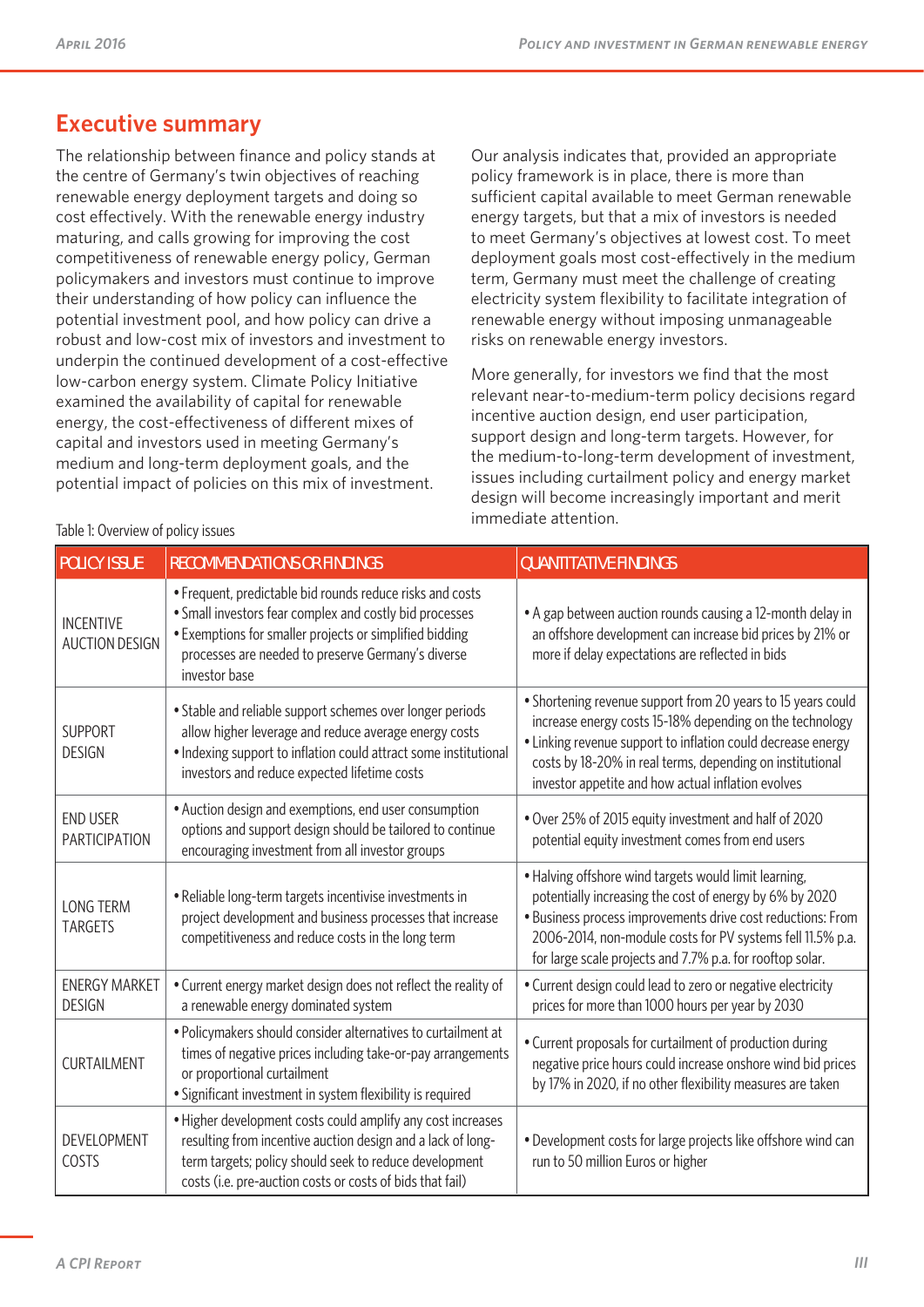## **1. Overview of investment and policy issues**

Between 2005 and 2015, investors poured over €150 billion into renewable energy in Germany (Figure 1). Energy companies and utilities, households, farmers, energy co-operatives, municipalities, banks, and institutional investors all provided capital to renewable energy projects, relying upon policy that provided reliable revenues, attractive returns and certainty. Since the cost of renewable energy was often higher than energy from more conventional energy sources, policy was needed to plug the gap between renewable energy costs and the prevailing market price for electricity.

Today, the cost of many forms of renewable energy has fallen to the point where the cost gap has virtually disappeared. Yet policy is still needed, not so much because there is a cost gap, but because the financial, operating and ownership characteristics of most renewable energy investments are different from historical, conventional electricity investments, and these different characteristics need to be integrated with the existing industry and market structures.

Policy and the cost and availability of investment are inextricably linked in balancing the German goals of meeting low carbon renewable energy deployment targets and keeping costs low. With the renewable energy industry maturing, and calls growing for improving the cost competitiveness of renewable energy policy, now is the time to evaluate the potential investment pool, and identify the investor and policy mix that can underpin the continued development of a cost effective low carbon energy system.

Climate Policy Initiative has developed the fact base upon which this evaluation can be based. In this evaluation we have addressed three main questions:



Figure 1: German investment in renewable energy 2005-2020

Source: BMWi

- 1. **What pools of capital are potentially available to invest in renewable energy in Germany and are these pools large enough to meet German policy objectives?**
- 2. **What mix of capital and investors is likely to be both low-cost and efficient and most likely to meet German renewable energy deployment targets?**
- 3. **How can policy enable both the right mix of investment and ensure that this mix of investment is achieved at a low cost for each individual investment source?**

In this first chapter, we summarise our assessment of capital availability and the impact of investor mix and policy.

One key difference between renewable energy and conventional power plants is the much wider range of investors that could potentially develop and invest in renewable energy projects. In Chapter 2, we identify these sets of investors and set out the motivations and constraints that drive investment in renewable energy, based on our interviews and analysis for each investor group. In Chapter 3, we offer a more detailed, quantitative analysis of the investment potential available for renewable energy in Germany for each of these investor groups.

With a more diverse set of objectives, resources and capabilities, renewable energy investors as a group will have more diverse and differentiated responses to policy than electricity industries have traditionally faced. Thus, an electricity system with a large component of renewable energy may need to think much more broadly about how policy will affect investment and the cost of energy supply. In Chapter 4, we highlight the short, medium and long-term policy concerns facing investors and assess their impact on the attractiveness and cost investment by different investor classes.

In Chapter 5, we conclude by approaching the policy analysis from four different perspectives to see how priorities could change if policy were focused on:

- Specific renewable energy technologies
- Developing a particular segment of investors
- Building renewable energy businesses as opposed to focussing on projects
- The long term of renewable energy investment versus shorter term cost effectiveness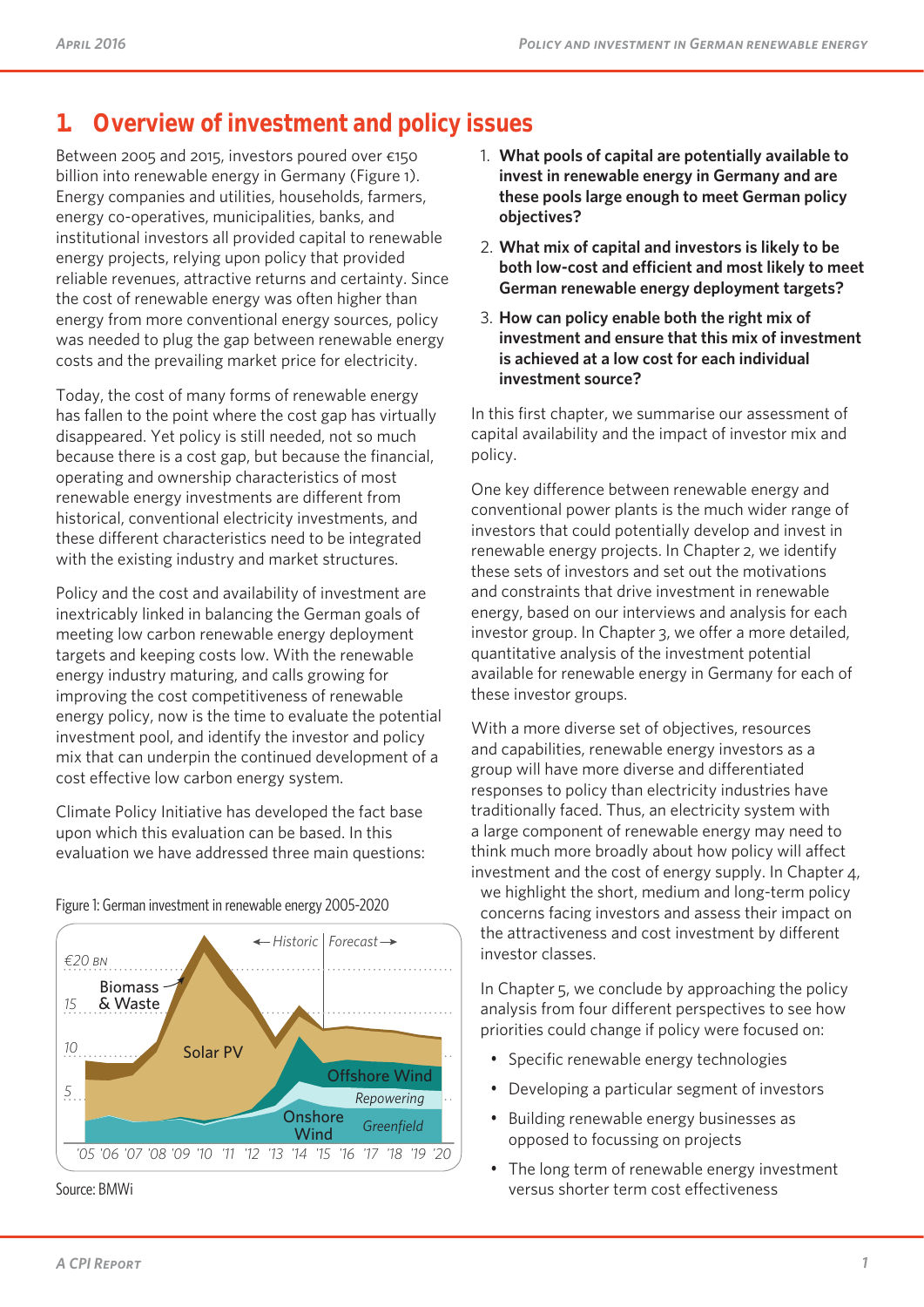### **CPI/ECF German Policy and Investors Study**

Main input sources and activities:

- 1. Interviews with companies, financial institutions, investors and their advisors across the full spectrum of potential investors into German renewable energy;
- 2. Tests of opinions and responses to potential policy measures, including some of the most current relevant policy questions in play today;
- 3. Modelling of investment behaviour of all investor classes using financial models simulating real assets and investment decisions that these investors could face;
- 4. Convening of an advisory panel representing investors across the spectrum of size and industry to refine and validate the hypotheses and syntheses drawn from the interviews, analysis and modelling; and,
- 5. Synthesis of responses to policy and investment decisions to explore how these various pieces and investors fit together.

### **1.1 The availability of investment capital to meet German renewable energy targets**

Provided that the right policy framework is in place, our analysis suggests that there is more than sufficient capital potentially available. Depending on the technology mix and trend in technology costs, our analysis suggests that there is potentially  $\epsilon$ 25 -  $\epsilon$ 35 billion of annual investment potential, 60-170% more than required to finance the German government's targeted deployment of around 7.4GW of new solar photovoltaic (PV), onshore wind and offshore wind capacity per annum in the years to 2020 (Table 2). Within technologies, there is more than double the required investment available for solar and offshore wind if attractive policy is in place for the right investors. For onshore wind there is slightly less spare investment capacity, although the greater maturity and competition in onshore wind – and the lower returns that have developed as a result - may be a contributing factor to the relatively smaller cushion available.

Investment capital is not homogeneous. To achieve effective, low cost finance, projects or companies need at least three types of finance:

- **Short-term finance** covers the early stage, higher risk, and often higher return, segments of a project lifecycle including project development, construction and project commissioning. This capital is provided by project developers, utility companies, and banks.
- **Long-term debt** can bring in lower cost capital, generally supplied by banks or other financial institutions through project finance, or through loans or bonds to utilities, developers, companies, households or other long term equity investors.
- **Long-term-equity** is provided by the long term owners of the projects that may include utilities, developers, financial institutions, landowners, or energy consumers among others.

As in Figure 2, our analysis shows that in Germany there is sufficient capital available across all types of capital for each of the three major renewable energy technologies. The potential for long-term equity investment in solar PV is particularly large, owing to the diverse set of investors – ranging from households, commercial and industrial companies, cooperatives and financial

|  | Table 2: Investment needs and potential |
|--|-----------------------------------------|
|  |                                         |

ONSHORE WIND  $\begin{array}{|c|c|} \hline 2.5 \text{ (net)} \\ 4.1 \text{ (gross)} \hline \end{array}$ 

**ANNUAL CAPACITY TARGET (MW)** **INVESTMENT REQUIRED (€ BILLION)**

SOLAR PV 2.5 3.5 - 4.5 8.0 - 12.0 178%-343%

OFFSHORE WIND 0.8 3.0 - 4.0 9.0 - 10.0 225%-333%

**TOTAL 13.0 - 15.5 25.0 - 35.0 161%-269%**

4.1 (gross) 6.0 - 7.0 8.0 - 12.0 114%-200%

**INVESTMENT POTENTIAL (€ BILLION)**

**POTENTIAL/ REQUIREMENT**

Source: CPI Analysis ; See Chapter 3 for more detail

**TECHNOLOGY**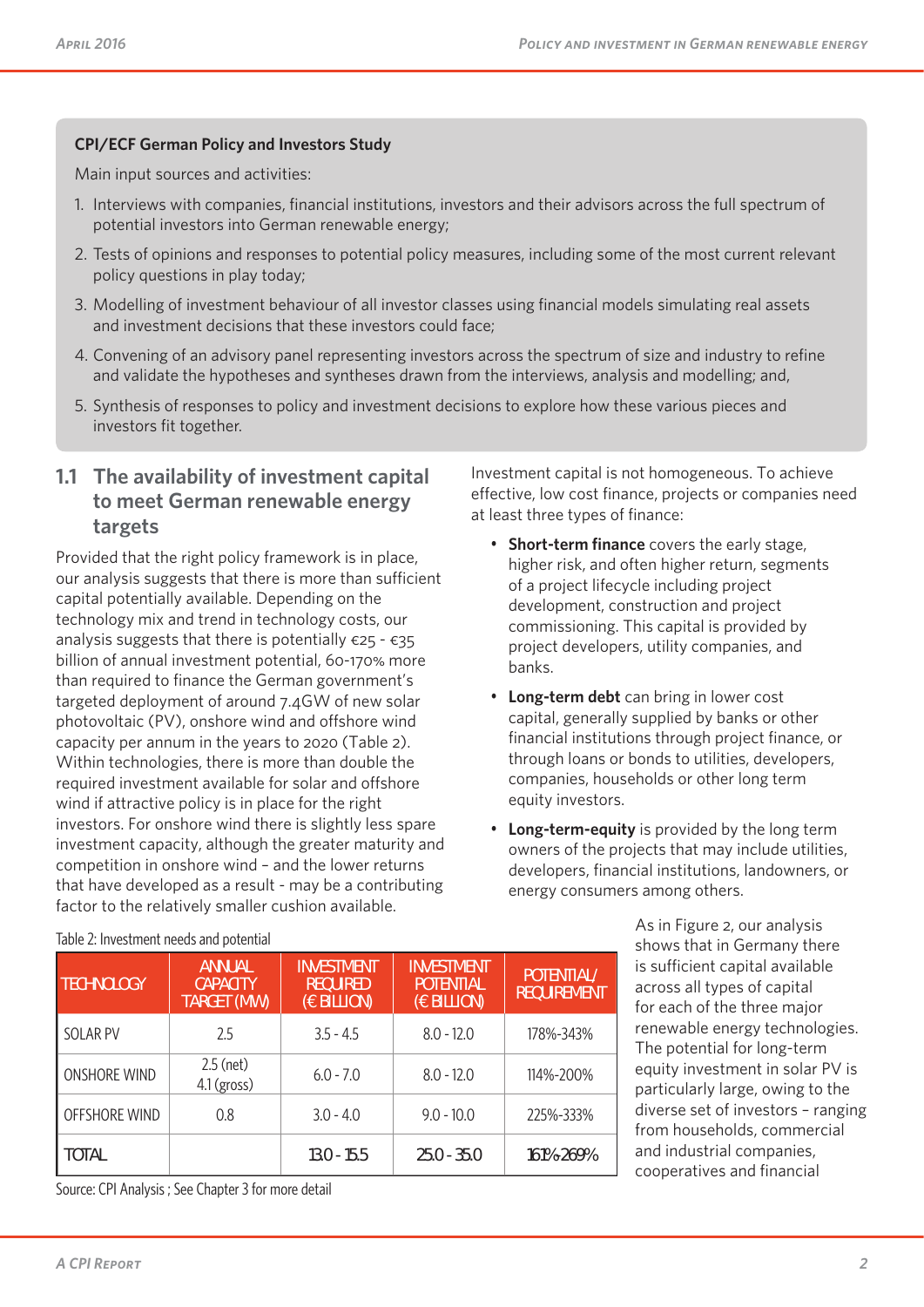Figure 2: German renewable energy investment potential versus targets

|                                               | <b>SOLAR PV</b> | <b>WIND</b> | <b>ONSHORE OFFSHORE</b><br><b>WIND</b> |
|-----------------------------------------------|-----------------|-------------|----------------------------------------|
| <b>SHORT</b><br><b>TERM</b><br><b>CAPITAL</b> | 156%            |             | 179%                                   |
| <b>LONG</b><br><b>TERM</b><br><b>DEBT</b>     | 136%            | 291%        |                                        |
| <b>LONG</b><br><b>TERM</b><br><b>EQUITY</b>   | 390%            | 235%        | 157%                                   |



investors - that are willing and able to invest in the sector.

The potential for long-term debt in offshore wind is also high, as the large project size and the professional and well capitalised position of the equity investors makes offshore wind attractive to institutional investors and banks. Since solar PV and some onshore wind projects in Germany are smaller in scale, lending directly to these projects is less attractive for lenders, as the cost of project evaluation is larger compared to the investment opportunity. Thus, lenders more often lend to the equity investor based on their credit risk, rather than to the project itself.

As we will see later, financial structuring and decision making processes have an important impact on the relationship between policy and investment. Thus, understanding where this potential lies and why these investors might invest in renewable energy may be more consequential for policymaking. There is a diverse range of motivations among different investor groups. For some it may be part of the core service of delivering energy to their customers. Others may regard renewable energy projects as a purely financial investment; some as a means to meet their own energy needs; while others are driven by a more moral imperative to contribute to the prevention of climate change, even if the financial returns on offer remain low.

### **1.2 Comparing the cost of renewable energy owned by different investors**

The average cost of electricity produced from a power plant over its life time – often referred to as the levelised cost of electricity - is a function of many factors including the initial capital cost, the return on that capital required by investors, expected output, fuel costs, operating costs and the lifetime of the power plant. For many new conventional powerplants this calculation is difficult because the cost of fuel and future maintenance costs can be very uncertain.

Renewable energy has no fuel costs and maintenance costs are generally much lower compared to fossil fuel power plants. However, renewable energy has wide range of potential investors which leads to large differences in the required return on capital. Since projects are site specific, initial capital costs and expected output are also very different. Furthermore, investors may make very different assumptions about costs, for instance, how much a household charges for the use of its roof, if anything.

Based on interviews with potential renewable energy investors across the investment and technology spectra, we analysed the range of lifetime prices for energy that would meet investor hurdles given their investment criteria (including the cost and availability of debt finance). For those able and willing to enter an auction process, the prices would represent the minimum price that these investors would be willing to submit or accept. Figure 3 shows the large range of potential bid prices within a technology, but also for specific investor types, often as a function of the quality of the site in question. Other investors, like some households, have completely different reasons for investing: some want hedges against future energy price rises, some want the pride of owning their own generation, while others wish to make their energy consumption more green. Many do not even think about the concept of return on investment in their decision making.

The diverse set of potential investors makes planning and optimum policy, very different for renewable energy than for conventional generation. Not only must policy ensure that the right mix of technologies get built to minimise future energy costs, but also that the right mix of investors emerge, to ensure that the low cost investor mix gets access to the market. Arguably, the optimum mix should aim to include the low cost portion of each technology.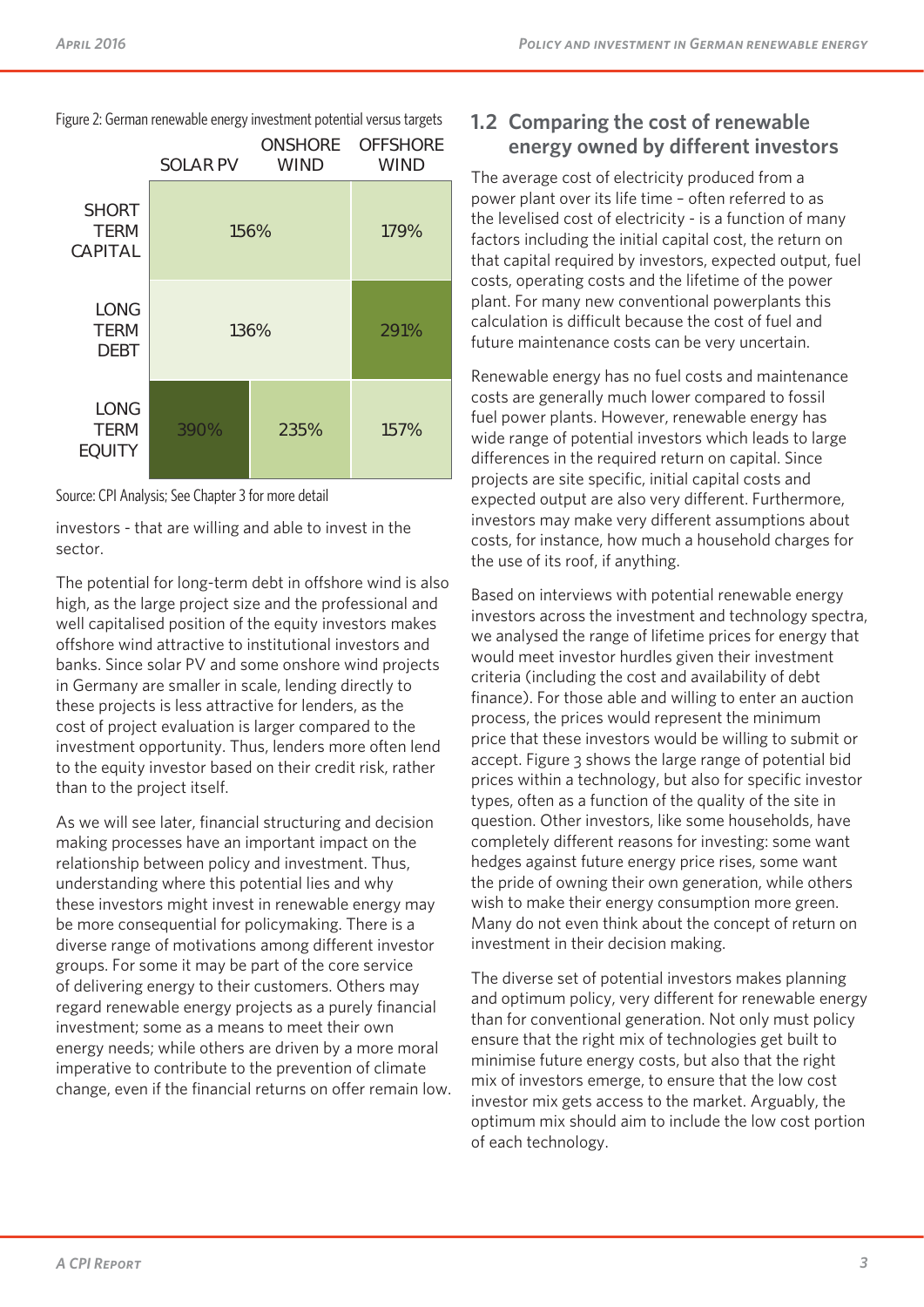

#### Figure 3: Levelized cost of electricity (potential auction prices) by investor type and technology

#### Source: CPI Analysis

Further, these ranges will change as a function of technology development, investment in business processes, policy, experience and fashion. Fostering a range of investment now could ensure that low cost investment continues to be available in the future. Of course, this argument could apply equally to developing offshore wind as it would to ensuring that rooftop solar for households has a continued place in the policy scheme.

### **1.3 Policy elements influencing the mix and cost of investors in renewable energy**

The interview process raised ten key policy areas that are of most concern to the various investor groups. While Germany has many objectives for renewable energy policy and development, we have identified the two most relevant to investor mix, investment and policy as being:

- Reaching renewable energy targets, which for investors translates into willingness to invest, and,
- The cost effectiveness of reaching those targets. which translates to the cost of investment for investors.

In Figure 4, we set each of the ten highlighted policy issues against these two objectives, showing how, given the level and nature of concern amongst the various investor groups, each of these issues could affect either the ability to meet deployment targets, or the cost of providing more renewable energy. The left-hand figure shows the more immediate concern of investors, while the right-hand chart shows how we think that concern could develop over time, given forecasts for market change and investor preferences. For example, with **energy use options,** small investors expressed concern that they were not directly able to use energy from their own rooftop PV or small scale wind turbines. As a result, they were less inclined to invest since there was a weaker link between investment and their desire to be green and self-sufficient and investment provided only a very weak hedge against rising future energy prices. In the near term, this issue has a strong impact on willingness to invest amongst "prosumers", that is, investors who would both produce and consume their electricity generation, but since there is much more than enough investment to meet targets, it has little impact on overall cost efficiency. In the future, if these excluded investors are lower cost than other renewable energy supply sources, it could have an impact on cost effectiveness as well (see right-hand figure). Each of these issues are laid out in more detail in Chapter 4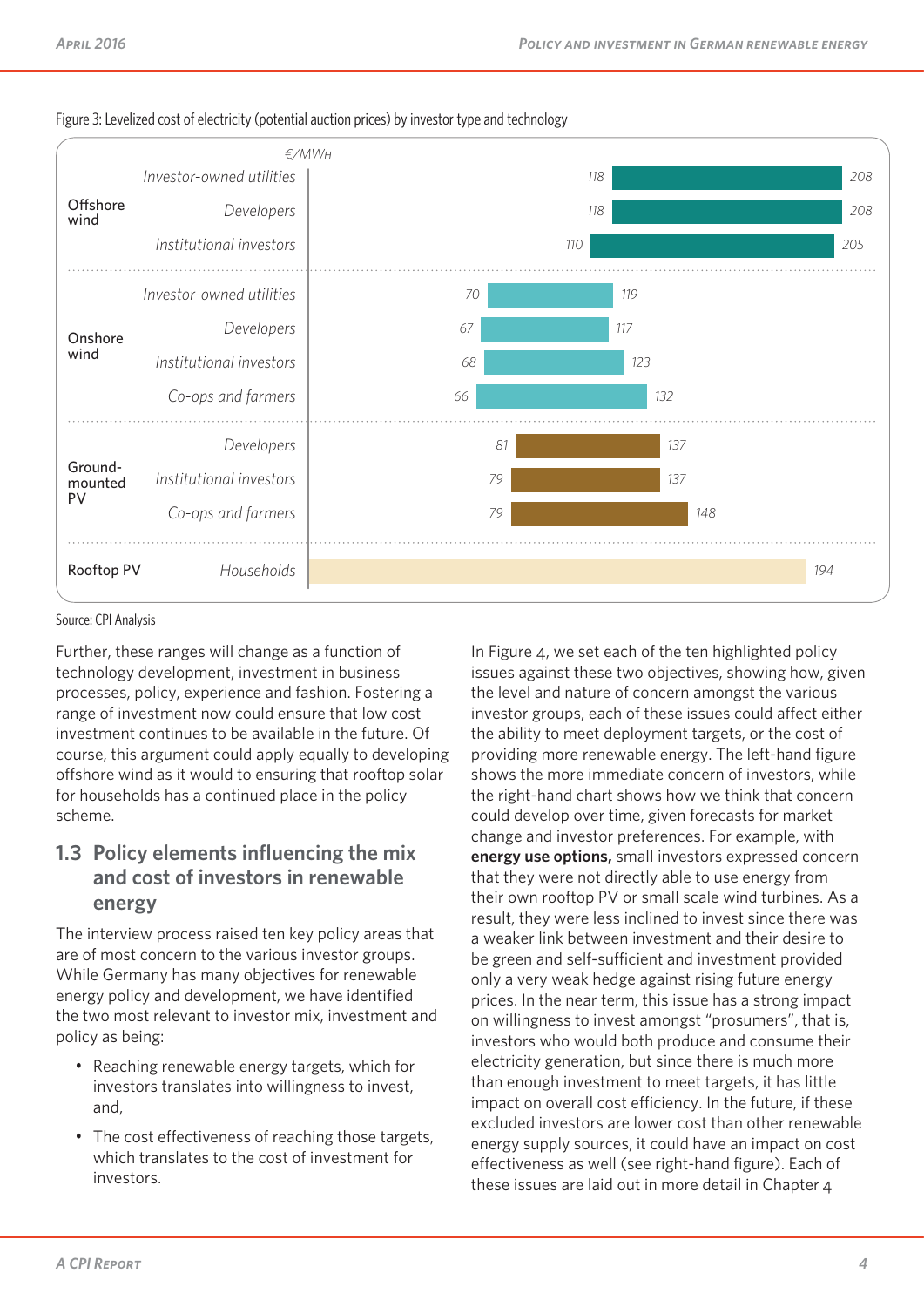#### Figure 4: Key policy impacts on investment



Source: CPI analysis based on interviews

of this paper, including qualitative and quantitative analysis based on an investor type by investor type evaluation of the impact of different policies.

At a more aggregate level, the various policy issues identified reflect two general concerns facing investors:

- 1. How will the market design and its regulation deal with the changes needed to integrate renewable energy? More specifically, how will markets and prices adapt to the intermittency of renewable energy and the flexibility required to integrate intermittent energy into the system?
	- a. Policy concerns include: the design of the energy market, renewable energy support and curtailment rules. All of these could determine how the cost of supplying more flexibility to the market will be included in energy prices, how renewable energy would be paid, and how the cost of flexibility could affect the revenues to renewable energy investments.
- 2. Will renewable energy policy favour one set of investors over another, potentially in the interest of cost efficiency or manageability of the industry?
	- a. Policy concerns include: Energy use options

(as discussed above), incentive auction design or development requirements that could be complex or costly and thus exclude small, unsophisticated players; or unreliable long-term targets that could make it difficult for large players to invest in their business and thus weaken their competitive position.

As in the right hand side of Figure 4, most of the concerns regarding either mix or flexibility are likely to grow stronger over time. The controversies around economic **curtailment** and **incentive auction design** represent the costs and trade-offs that need to be considered in the flexibility and investor mix policy arenas, respectively.

### **1.4 Intermittency of renewable energy and economic curtailment**

Unless consumers are seamlessly able to adapt their energy usage to follow energy supply or new technologies emerge such as inexpensive energy storage, large quantities of intermittent renewable energy generation will lead to an energy system that in some hours has too much energy supply, while in others expensive plant may be needed to meet demand.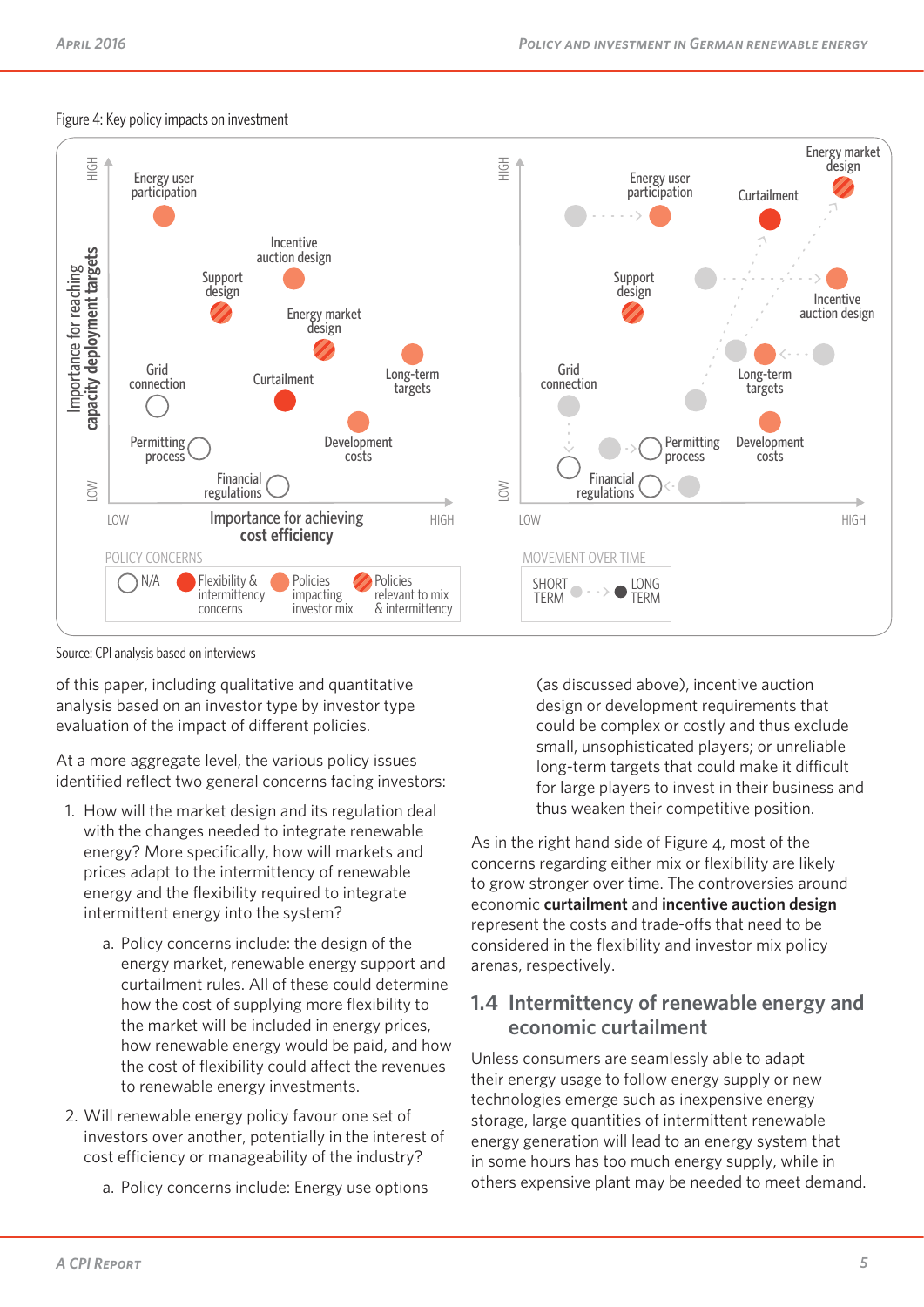A key question for all involved in the energy system is who will pay to shift supply or demand so that they are balanced across every minute of every day. A corollary should be: what incentives are needed to create new, low cost, flexibility options on both the supply side and the demand side to reduce the future costs of balancing the market and thereby enable more investment, deployment and integration of renewable energy generation?

Current electricity market designs lead to negative electricity prices when there is an excess of supply on the system, effectively charging electricity generators for the cost of removing excess supply (and encouraging consumers to shift their demand to hours with excess prices). Over the last five years, prices on the German electricity system have turned negative on average less than a hundred hours a year.

With less than a hundred hours a year of negative prices, our interviews (Figure 5), unsurprisingly showed that most investors are relatively unconcerned. However, those that expressed concern often regarded negative prices as the single biggest issue facing renewable energy investment. To understand the importance of flexibility, we modelled the number of hours of negative prices – that is excess supply – Germany would face if flexibility remained at today's levels. Debt investors look at protecting their loans from default, and so look at downside probabilities

as reflected in the P90 estimates above, while equity investors are more likely to look at average probabilities (P50). In either case, our analysis shows that in the absence of improved flexibility, negative prices will rise strongly in the coming years.

Renewable generation in Germany is usually paid a fixed price tariff for each unit produced and so is relatively unaffected by price fluctuations. With a guaranteed price, both debt and equity investors see renewable energy as low risk, lending more to the project and requiring lower returns, leading to a lower levelised cost of electricity (LCOE). Since renewable energy providers have close to zero variable costs and cannot control when the wind blows or sun shines, even if renewable energy generators were subject to fluctuating, but positive, energy prices they would not be able to respond, so the lower risk and cost from fixed prices leaves everyone better off.

However, as the price goes negative, the theory is that renewable energy producers could curtail their output, providing the flexibility by shutting off production to help balance the system. Unfortunately, our analysis shows that the cost of curtailing renewable energy is very high due to the revenue risk and uncertainty that it imposes on investors and the higher returns (and lower levels of debt) that would be required to compensate investors for that risk.

Figure 5: Estimated hours of negative prices in Germany – 50th and 90th percentile cases



Source: CPI Analysis; historic load data compiled by Paul Frederick Bach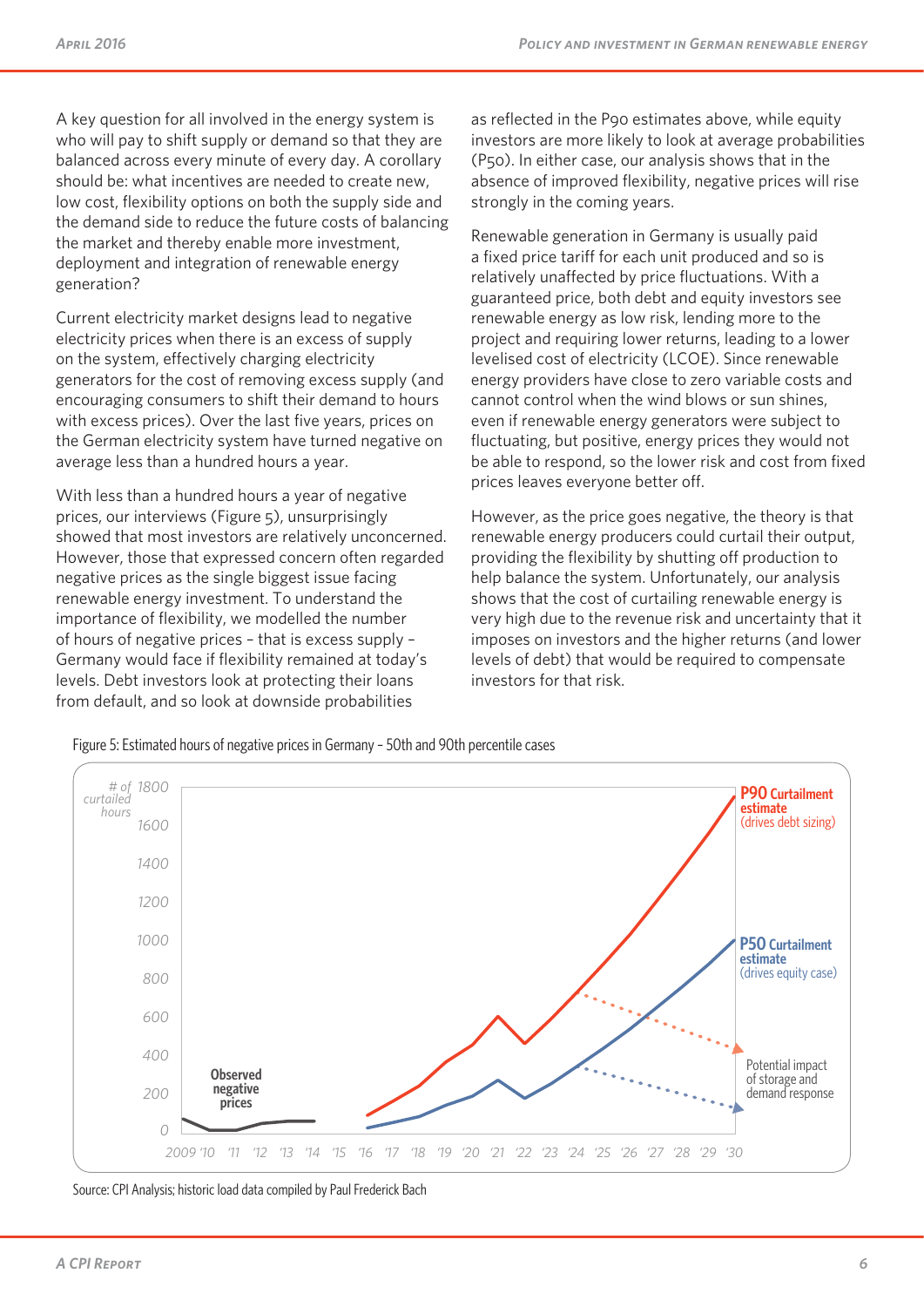Figure 6 shows how investors would respond to the threat of reduced output and greater uncertainty in output if forecast curtailment levels reached those set out in Figure 5. By 2020, seeing curtailment levels approaching 500 hours by 2025 and then rising, investors would need prices over 30% higher to achieve their financial objectives than if they were paid for all of their output at the fixed price. About one third of this increase is because debt investors will lend less to the project because of the increased risk, while two thirds comes from the reduced output. In other jurisdictions, some investors have told us that an uncapped economic curtailment risk would make the market uninvestible.

The question, then, is whether there are less expensive ways of achieving this flexibility, and also whether the policy of economic curtailment of fixed price renewable energy tariffs makes sense. On the first point, clearly more research is needed and policy makers should redouble efforts to increase the number and quality of flexibility options available to the energy system. On the second point, we evaluated several different policy measures that have been proposed to address the economic curtailment issue (Table 3).

- **Take-or-pay:** One option would be to curtail production from renewable energy, providing flexibility for the grid, but continue to pay generators for the lost output. This option provides the lowest cost and risk while still offering the flexibility, but under current interpretations could run afoul of EU state aid regulations, by incentivising production when it was not needed.
- **Curtailment after six hours:** A modification that the EU deems consistent with state aid regulations restricts payment of a fixed tariff only during periods with 6 consecutive hours of negative electricity prices. This option decreases the cost of curtailment from over 30% to under 20%. In particular, this option significantly reduces the risk of particularly high levels of negative price hours and therefore increases the amount that debt investors would lend.
- **Proportional curtailment:** Negative prices generally occur when wind or solar generation is high. Our analysis shows that on average a reduction of only 15% of wind output during negative price hours would move prices into positive territory. Thus, a system that

Figure 6: Impact of curtailment on energy prices or bid prices



#### Source: CPI analysis

could curtail only the excess generation and allocate the cost of this curtailment amongst all fixed tariff generators would better reflect system economics. It also reduces the cost of curtailment to only 5%.

- **Add to the end:** under this option any hours that are curtailed during the 20-year support period – after incorporating the 6 hour rule - can be accrued and power generation beyond this support period can claim additional support until such time as the accrued hours are used up. However, high discounting of cash flows 20 years from now, as well as the fact that such a policy does not extend the operating life of the generation assets (and therefore would add no value if future energy prices are at or higher than the fixed tariff prices), means that this policy would add almost no value to investors.
- **Cap:** under this option we assume that in addition to the 6 hour cut-off there is a limit to the number of hours that can be economically curtailed each year. The impact varies as a function of the cap level.

From a renewable energy investor's perspective, the take-or-pay option, supported by intensive efforts to increase system flexibility is a clear low cost winner. As a next best option, caps on hours of curtailment and proportional curtailment limit the risk to investors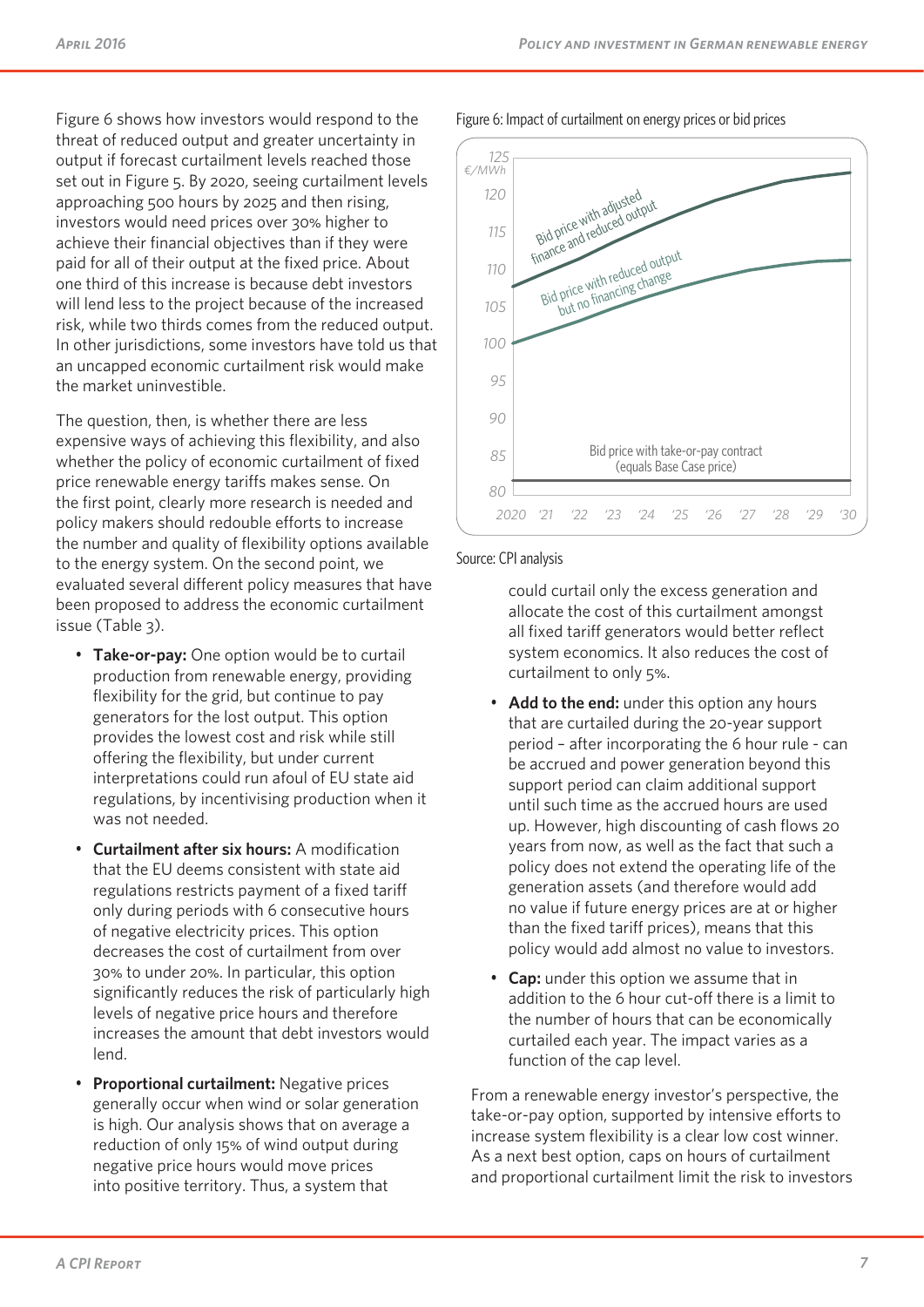|                                                                                                                                                       | <b>AUCTION PRICE IN 2020</b><br>(E/MWH) |               | <b>PRICE INCREASE</b><br><b>COMPARED TO</b><br><b>TAKE-OR-PAY</b> |                | <b>10-YEAR P50 AVERAGE</b><br>PRODUCTION P.A. (GWH)<br><b>2020 GOING FORWARD</b> |                | <b>CHANGE IN PRODUCTION</b><br><b>COMPARED TO</b><br><b>TAKE-OR-PAY</b> |                |
|-------------------------------------------------------------------------------------------------------------------------------------------------------|-----------------------------------------|---------------|-------------------------------------------------------------------|----------------|----------------------------------------------------------------------------------|----------------|-------------------------------------------------------------------------|----------------|
| TAKE-OR-PAY                                                                                                                                           | 81.7                                    |               | n/a                                                               |                | 8,985                                                                            |                | n/a                                                                     |                |
| <b>HOURLY</b><br><b>CURTAILMENT</b>                                                                                                                   | 107.7                                   |               | 31.8%                                                             |                | 7,864                                                                            |                | $-12.5%$                                                                |                |
| <b>CURTAILMENT</b><br>AFTER 6 HOURS                                                                                                                   | 95.9                                    |               | 17.4%                                                             |                | 8,233                                                                            |                | $-8.4%$                                                                 |                |
| PROPORTIONAL<br><b>CURTAILMENT</b>                                                                                                                    | 85.9                                    |               | 5.1%                                                              |                | 8,793                                                                            |                | $-2.1%$                                                                 |                |
| ADD TO THE END                                                                                                                                        | 95.5                                    |               | 16.9%                                                             |                | 8,233                                                                            |                | $-8.4%$                                                                 |                |
|                                                                                                                                                       |                                         |               |                                                                   |                |                                                                                  |                |                                                                         |                |
| CAP LEVEL AT                                                                                                                                          | <b>O HRS</b>                            | <b>50 HRS</b> | <b>100 HRS</b>                                                    | <b>200 HRS</b> | <b>300 HRS</b>                                                                   | <b>400 HRS</b> | <b>500 HRS</b>                                                          | <b>600 HRS</b> |
| <b>AUCTION PRICE</b><br>$(\text{\ensuremath{\mathsf{E}}}/\text{\ensuremath{\mathsf{M}}}\text{\ensuremath{\mathsf{W}}}\text{\ensuremath{\mathsf{H}}})$ | 81.7                                    | 83.5          | 85.1                                                              | 88             | 90.7                                                                             | 93.2           | 95.1                                                                    | 95.9           |

| Table 3: Different policy options for addressing negative prices for renewable energy |  |  |  |
|---------------------------------------------------------------------------------------|--|--|--|
|                                                                                       |  |  |  |

Source: CPI analysis

and the increase in cost. Beyond these near term policy fixes, policy makers need to consider carefully how the current market design leads to negative prices and how adjustments to the energy market itself could increase the incentives provided to consumers and technology developers to invest in increasing their contribution to system flexibility.

### **1.5 Incentive auction design and investor mix**

As renewable energy has matured, calls have grown to expose the industry to more competition to create pressure to reduce costs and to ensure that prices reflect costs. Utilities and large scale developers work assiduously to develop cost-effective projects, and to reduce the risk of those projects. Their experience engenders cost-reducing system improvements and their size allows them to access large pools of capital. Thus it is logical to think that in a more competitive world they should be the natural winners.

However, they may not have access to some of the best resources or sites, such as the south facing rooftops of warehouses, and the very cost of their professionalism and project management systems could make them more expensive than competitors. In fact, investorowned utilities (IOUs) in Germany focus less on onshore wind and more on offshore wind because only the scale and complexity of latter offers a competitive advantage to the capabilities that the IOUs have at hand. Furthermore, the shareholding structure of the utilities demands that they seek returns commensurate

with other opportunities they may have, including projects in other countries. Thus their financing costs may be higher than competitors with different objectives or fewer opportunities.

As discussed in Chapter 1.2 above, the objective should be to select the lowest cost mix of investor/developers from across the spectrum. Incentive auctions, where renewable energy project developers are awarded fixed price energy supply contracts if they submit bids with winning (low) incentives or prices, is one tool that Germany is rolling out to create a competitive market and select investors. The competitive pressure of such auctions should encourage developers to find the best projects, develop and finish them as inexpensively as possible, while identifying the lowest cost financing. Furthermore, regular and predictable auction rounds will encourage developers to invest in business processes that will continuously reduce costs, in order to maintain or improve their competitiveness, with the result that costs for the industry should decline over time.

The downside is that incentive auctions impose costs, complexity and uncertainty that, at best, will be included in bid prices, increasing energy costs. At worst, cost and complexity could discourage whole sets of investors, limiting the pool of competitive investors. More significantly, higher costs and uncertainty fall much more heavily on smaller, less sophisticated investors and developers of first- or one-of-a-kind projects.